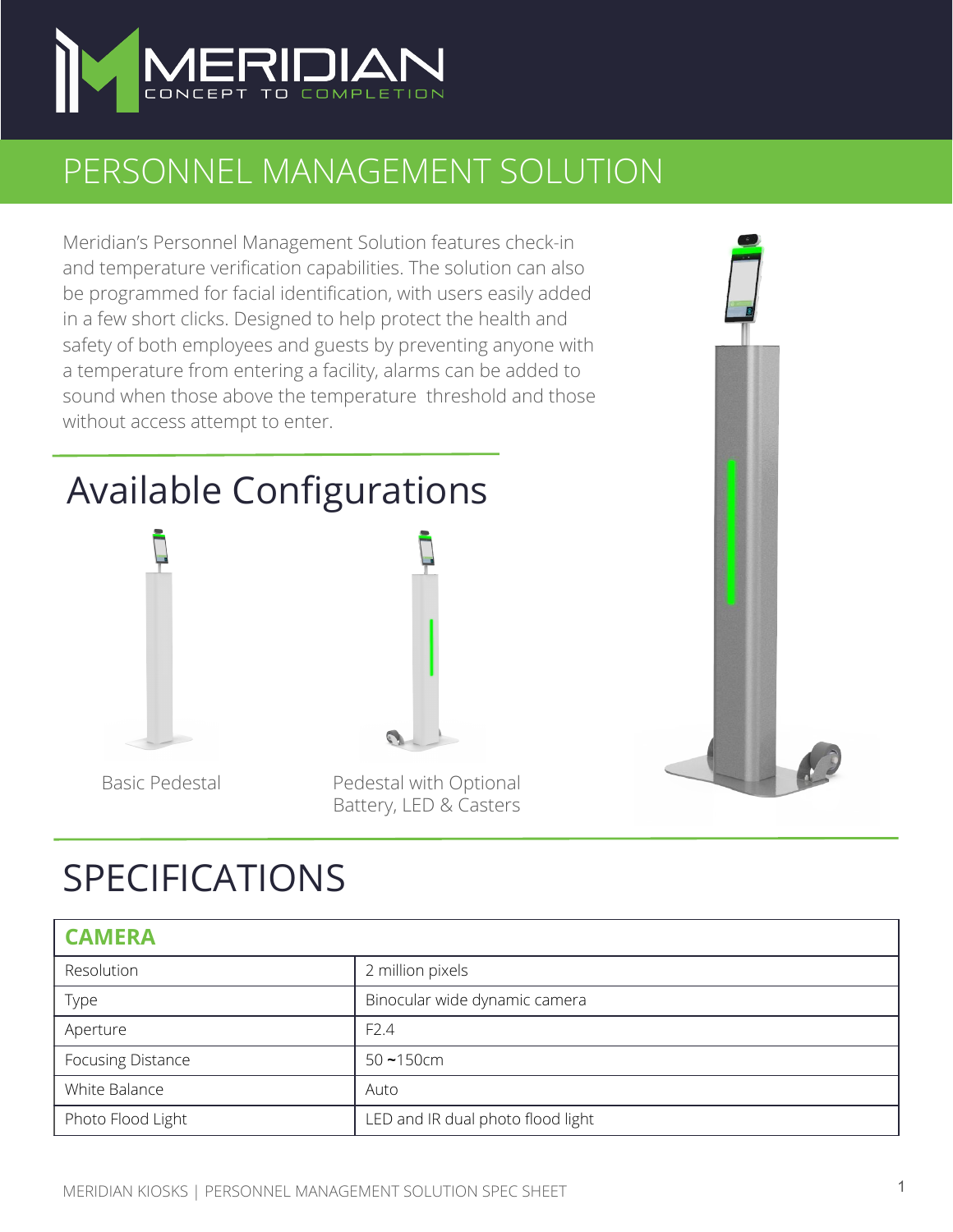| <b>SCREEN</b> |                                  |
|---------------|----------------------------------|
| Size          | 8.0 inch IPS LCD screen          |
| Resolution    | 800 x 1280                       |
| Touch         | Not supported (optional support) |

| <b>PROCESSOR</b> |                                                                 |
|------------------|-----------------------------------------------------------------|
| CPL.             | RK3288 quad-core (optional RK3399 six-core, MSM8953 eight-core) |
| Storage          | EMMC 8G                                                         |

| <b>INTERFACE</b>     |                                                   |
|----------------------|---------------------------------------------------|
| Network Module       | Ethernet and Wireless (WIFI)                      |
| Audio                | 2.5W / 4R Speakers                                |
| <b>USB</b>           | 1 USB OTG, 1 USB HOST standard A port             |
| Serial Communication | RS232 serial port                                 |
| Relay Output         | open door signal output                           |
| Wiegand              | One Wiegand 26/34 output, one Wiegand 26/34 input |
| Upgrade Button       | Support Uboot upgrade button                      |
| Wired network        | RJ45 Ethernet socket                              |

| <b>FUNCTION</b>                 |                                                                                           |
|---------------------------------|-------------------------------------------------------------------------------------------|
| Credit Card Reader              | None (Optional IC card reader, ID card reader)                                            |
| Face Library                    | Up to 30,000                                                                              |
| 1: N Face Recognition           | Support                                                                                   |
| 1:1 Face Comparison             | Support                                                                                   |
| <b>Stranger Detection</b>       | Support                                                                                   |
| Identify Distance Configuration | Support                                                                                   |
| UI Interface Configuration      | Support                                                                                   |
| Upgrade Remotely                | Support                                                                                   |
| Interface                       | Interfaces include device management, personnel / photo management,<br>record query, etc. |
| Deployment Method               | Support public cloud deployment, privatized deployment, LAN use,<br>standalone use        |